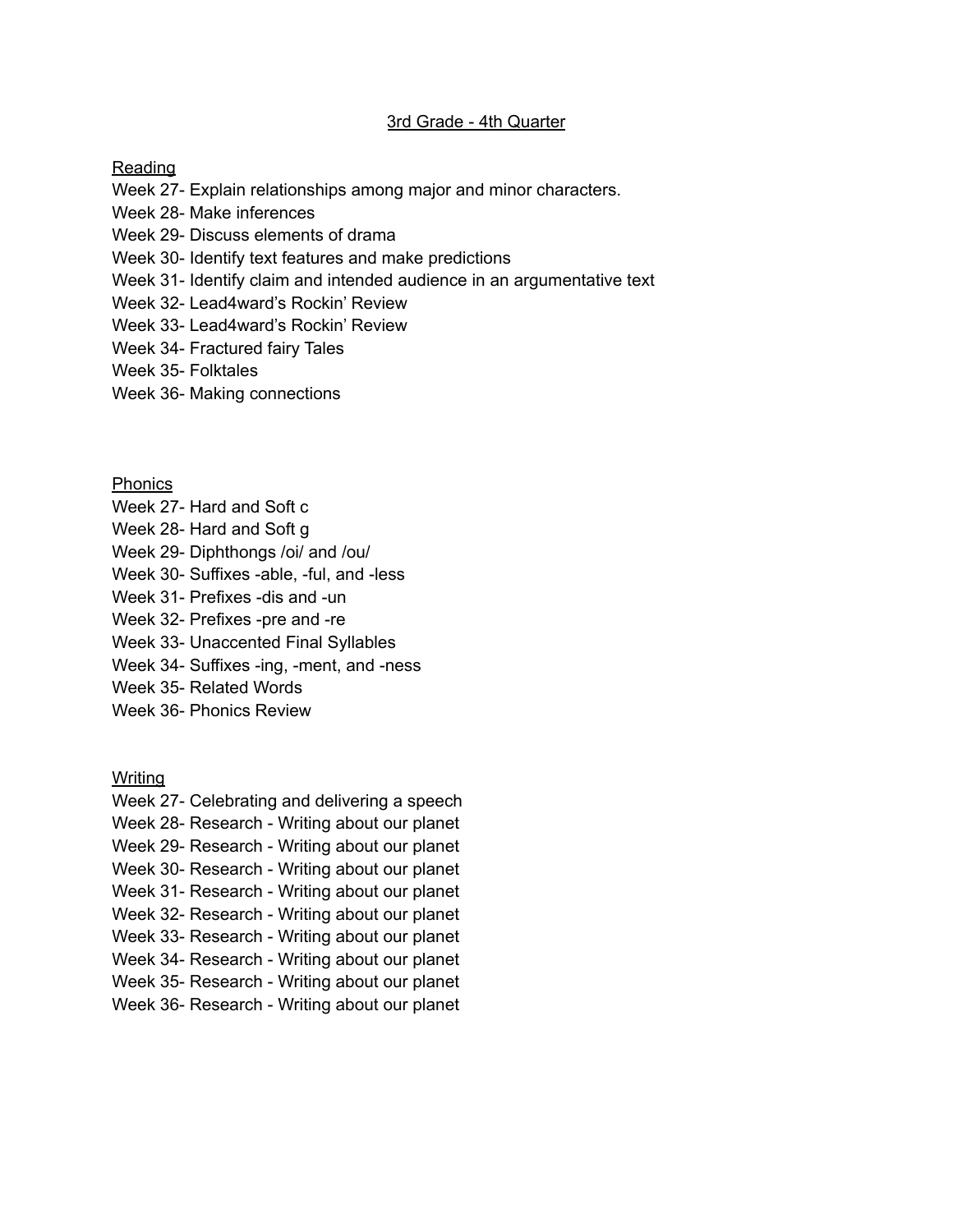## Grammar

- Week 27- Prepositional Phrases
- Week 28- Prepositions
- Week 29- Capitalization of people, holidays, and geographical names and places
- Week 30- Possessive Nouns
- Week 31- Possessive Pronouns
- Week 32- Apostrophes in Contractions and Possessives
- Week 33- Apostrophes in Contractions and Possessives
- Week 34- Commas in a Series
- Week 35- Commas in a Series
- Week 36- Standard English Conventions Review

Social Studies

- Week 27 Communities and Money
- Week 28 Communities and Money
- Week 29 American Ideals
- Week 30 Written Culture
- Week 31 Written Culture
- Week 32 Art
- Week 33 Celebrations
- Week 34 Let's Review
- Week 35 Let's Review
- Week 36 Let's Review

Math

- Week 27- Determining Perimeter and Area(Benchmark wk)
- Week 28- Composing and Decomposing Area
- Week 29- Representing Data
- Week 30- Representing Data
- Week 31- Applying Measurement Concepts: Time
- Week 32- Modeling Weight and Capacity
- Week 33- STAAR Review
- Week 34- STAAR Week
- Week 35- Readiness TEKS Review
- Week 36- Readiness TEKS Review

**Science** 

- Week 27- Identify and Describe the Flow of Energy in Food Chains
- Week 28- Describe Environmental Changes
- Week 29- Explore Structures and Functions of Animals